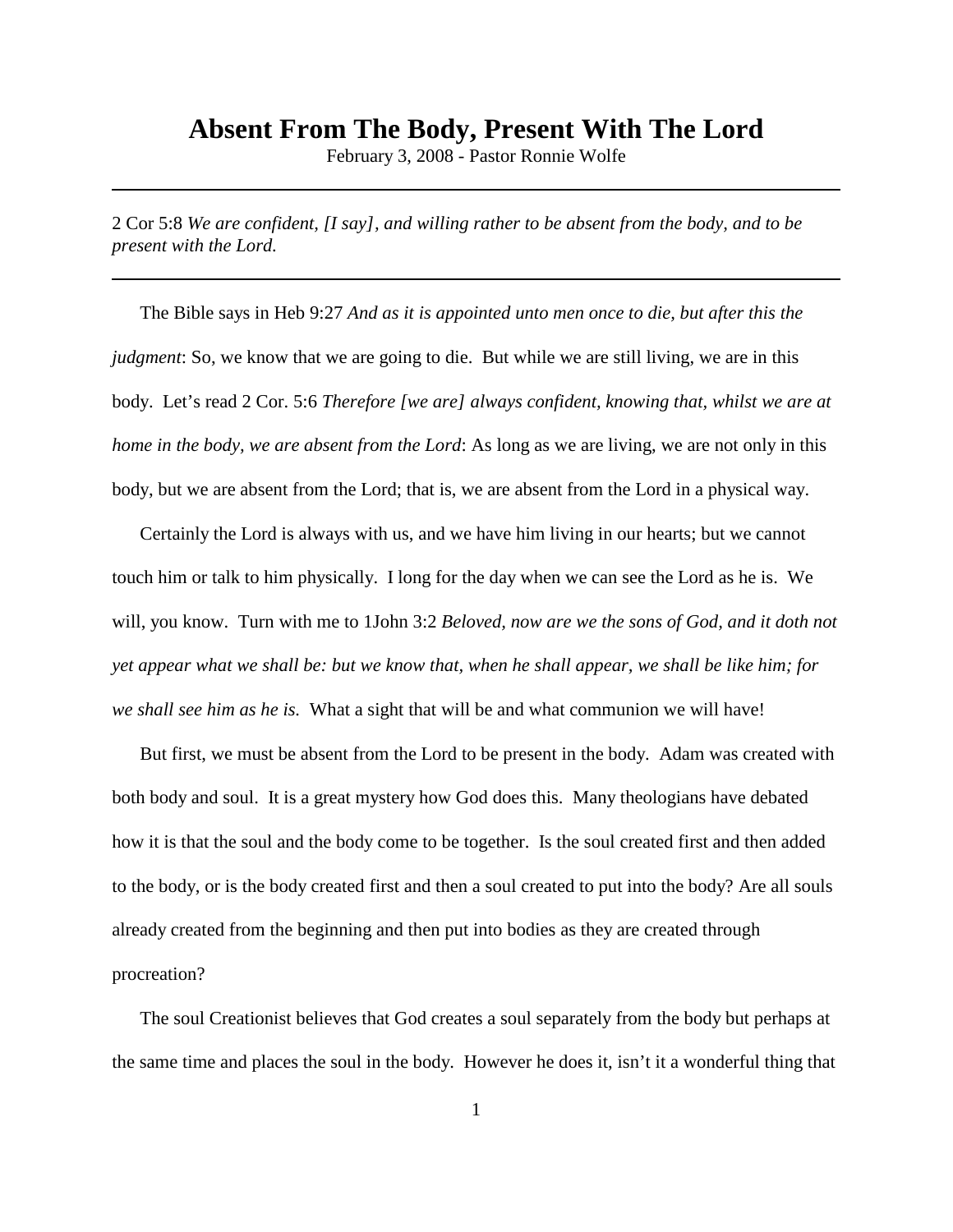God does in creation? The Traducianist believes that the soul and the body are both created through birth, and the soul is passed down from the parents to the child. Whichever way it is, God has performed a wonderful thing.

But we must realize that we have a physical part and a spiritual part. Some even divide the soul and the spirit of a man and make the man have three parts. 1 Thes 5:23 *And the very God of peace sanctify you wholly; and [I pray God] your whole spirit and soul and body be preserved blameless unto the coming of our Lord Jesus Christ.* Others say that only the word of God can divide the soul and the spirit. Heb 4:12 *For the word of God [is] quick, and powerful, and sharper than any twoedged sword, piercing even to the dividing asunder of soul and spirit, and of the joints and marrow, and [is] a discerner of the thoughts and intents of the heart*.

But we do not need at this time to burden ourselves with this. We are at home in the body at this time, and we cannot move from this body to some other body. Did you ever wish that you had someone else's body? Did you ever want to look more handsome or prettier? Did you ever want to be as strong as someone else or have hair like someone else? Well, you might as well forget it. You are in the body you have, and you cannot change that.

One of the lessons here is that we have the body that we do, and God is not going to change it. In fact, we will have this body throughout all eternity, although this body will be made new, as we will mention later. If you are small, then God wanted you to be small. If you are built large, then God wanted you that way. If you have a slow metabolism, then God wanted you that way. If you have a fast metabolism, the God wanted you that way. If you are handicapped, then God wanted you that way. If you are young, God planned for you to be young now, but you will not be young forever. It will not be too many days until you will be as old as I am, and that won't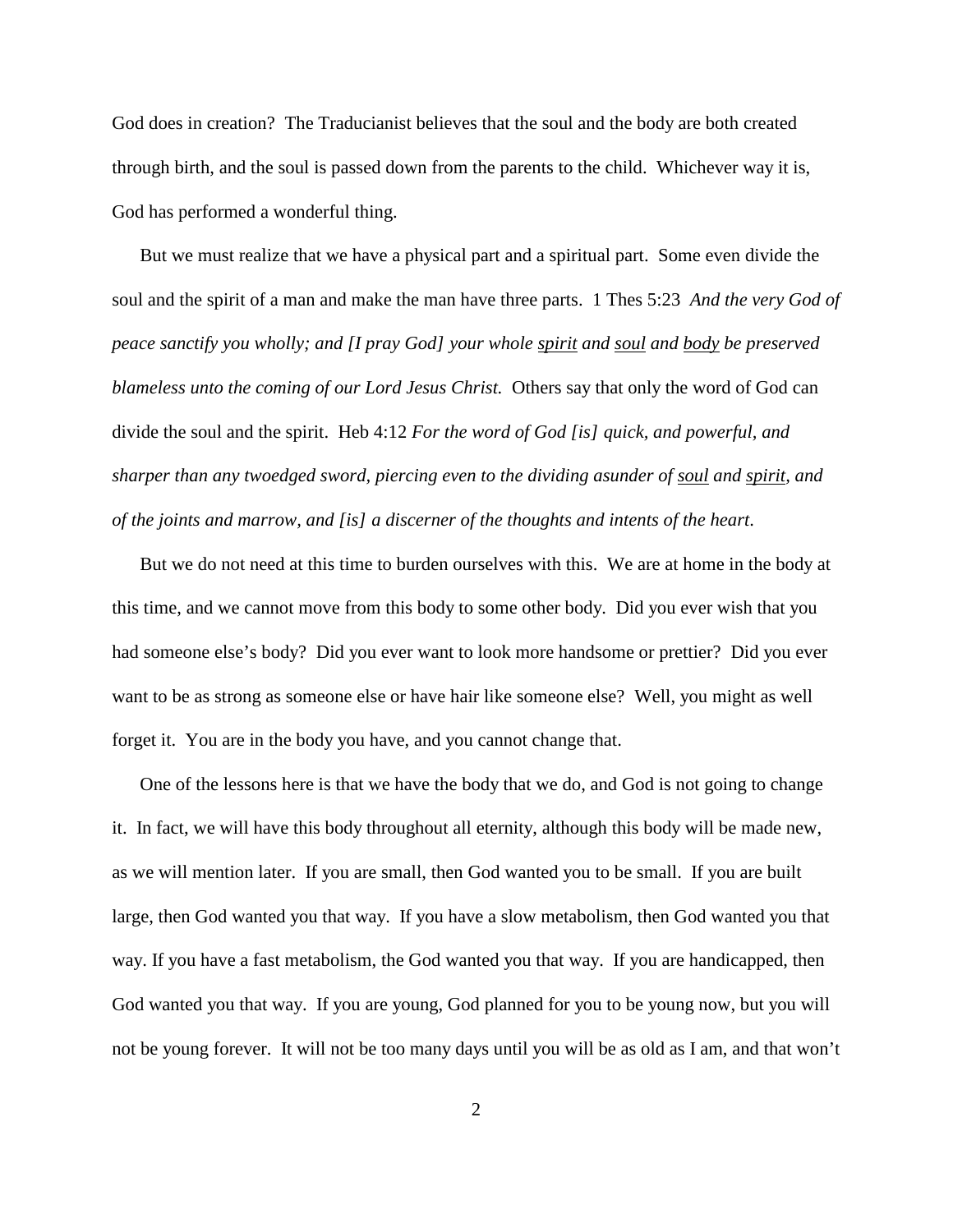be a pretty picture.

Are you old? Then do not wish to be young. Gen. 25:8 *Then Abraham gave up the ghost, and died in a good old age, an old man, and full [of years]; and was gathered to his people.* And do not look down upon old people. One of the blessings of Israel was to have old men living among them, but a curse was not to have old men among them. 1 Sam. 2:32 *And thou shalt see an enemy [in my] habitation, in all [the wealth] which [God] shall give Israel: and there shall not be an old man in thine house for ever.*

But let us now go back to our main subject of being absent from the Lord. While in this body, we have temptations from the world; because this body we have is made from the dust of the earth. It has a mundane and worldly attitude in its brain. God made this world for us, and we are accustomed to being here and living here. Our bodies fare very well in the world, and our bodies get accustomed to all of the good things of this life.

The implication here is that, as long as we are in this body, we are absent from the Lord, absent in a physical way, but also absent in a spiritual way. Before the Lord saves the soul, the body and soul both love the things of the world. We enjoy the pleasures of living; we even enjoy the pleasures of sin for a season. This can be a very comfortable existence. If you have good health, love life, are active; you may really enjoy living in this body of yours even though you are absent from the Lord.

But when the Lord comes to you through the preaching of the Gospel, convicts you of your sins, and regenerates you, giving you a new life in your soul, then you no longer feel at home in the world. You must live in the world, but you will not enjoy the things of the world as much as you did before the Lord gave you new life.

3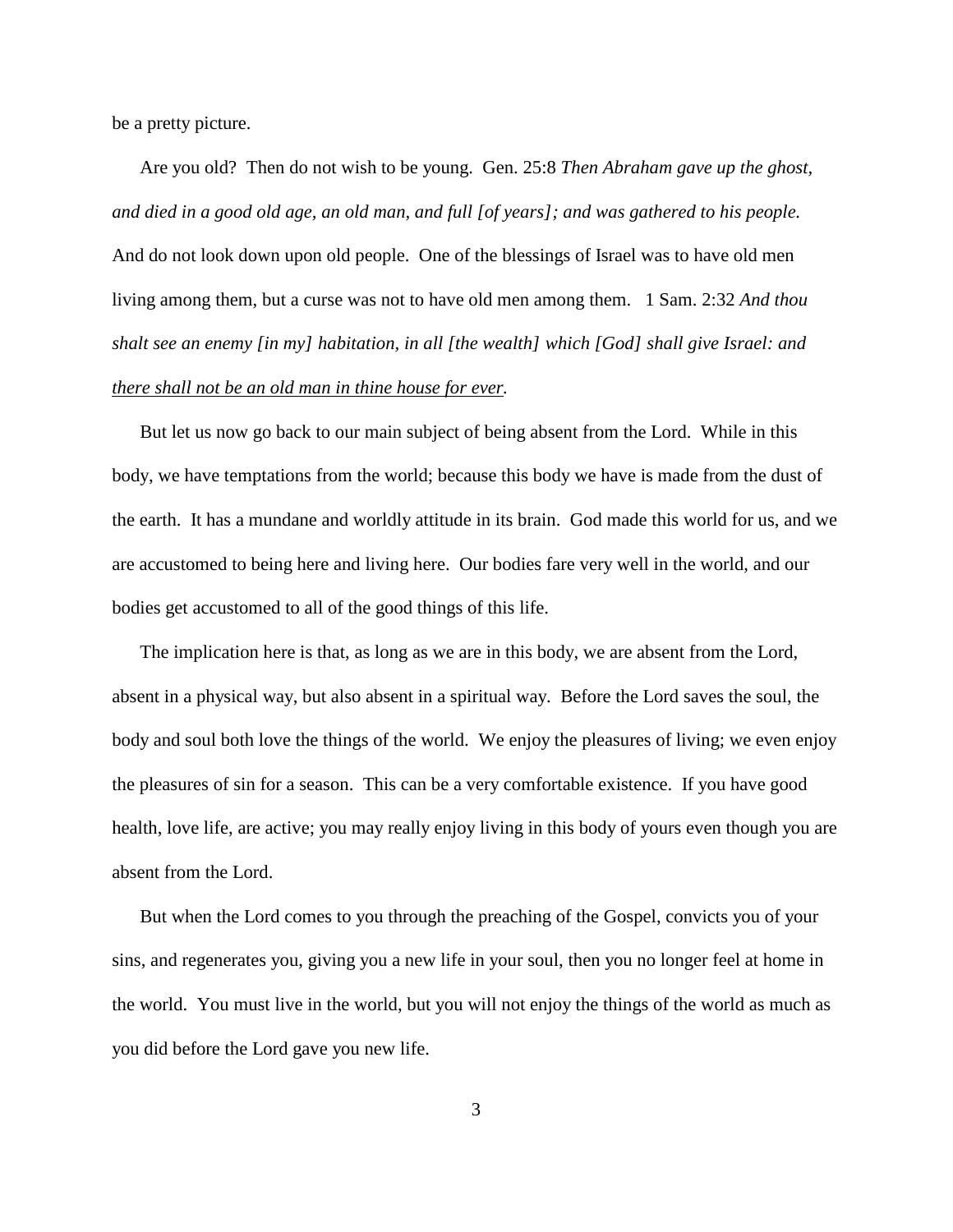In this body, then, you have a battle after you are saved. Rom. 7:14 *For we know that the law is spiritual: but I am carnal, sold under sin. 15 For that which I do I allow not: for what I would, that do I not; but what I hate, that do I. You body now wants to do some things that your* soul does not want to do. Your soul has been saved by God's grace, but your body is still carnal, sold under sin. Your body communicates with this world through friends, education, philosophies, religions, communications such as TV, movies, books, etc. Your body wants to be satisfied, but your soul is not satisfied with these worldly things. Do you suppose that is why so many Christians are unhappy?

Notice what Paul did to his body. 1 Cor. 9:27 *But I keep under my body, and bring [it] into subjection: lest that by any means, when I have preached to others, I myself should be a castaway.* With the Spirit of God resting in his bosom, the apostle Paul kept his body under subjection. Greek scholars say that this means that Paul beat his body black and blue, not physically, but by way of restraint. The Bible tells us that we should do all things with temperance. 1 Cor. 9:25 *And every man that striveth for the mastery is temperate in all things. Now they [do it] to obtain a corruptible crown; but we an incorruptible.*

While we are here at home in the body, we have a lot of work to do. We cannot allow our bodies, including our minds, to be persuaded by all the fancies the world has to offer. Many people fall victim to riches, fame, even pornography and other lusts. But this body needs some discipline. After all, when you are saved by God's grace, you become a disciple; that means you are to live a disciplined life. Doesn't the Great Commission say that we are to "make disciples"?

But loneliness comes in this body, especially for Christians who know their souls are saved but their bodies are not. We long for the Lord's presence. John echoed the desire of every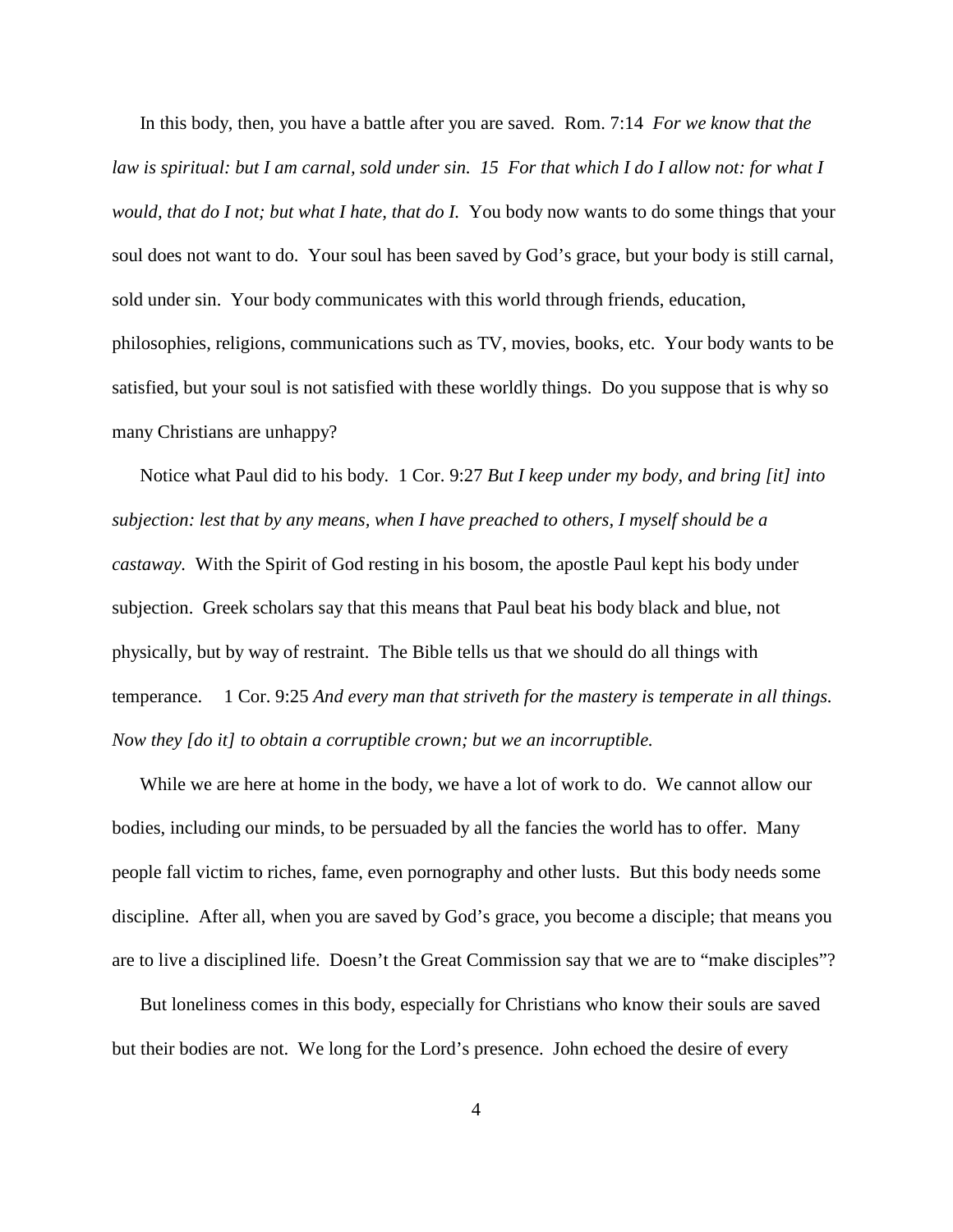believer when he said in Rev. 22:20 *He which testifieth these things saith, Surely I come quickly. Amen. Even so, come, Lord Jesus.* This is why we love to study the Second Coming of Jesus Christ. This is why we study the scripture–to know more about the place where we will be one day. We are at home in the body, so we need to know more about the place where we will go when we die. 1 Cor. 2:9 *But as it is written, Eye hath not seen, nor ear heard, neither have entered into the heart of man, the things which God hath prepared for them that love him.*

So we read, we study, we pray, we work for the night is coming when man can work no more. Jesus said in John 9:4 *I must work the works of him that sent me, while it is day: the night cometh, when no man can work*. Believers will not be completely satisfied until they work for the Lord. The body may be satisfied, but the soul will not be; and when the body is satisfied and the soul is not, we have one very disappointed and discouraged individual.

I do not know how long I will live. It may be another day or 25 more years. But I am persuaded that I am not going to allow this world to discourage me from laying hold on eternal life (1 Tim. 6:12). My eyes are fixed Psalm 57:7 *My heart is fixed, O God, my heart is fixed: I will sing and give praise*. When your heart is fixed on Jesus Christ and upon Heaven, there is little that will discourage you. Life seems worth living, and time goes so quickly.

As you search the Lord daily and fix your heart upon Christ and Heaven, the world seems to fade away a little. It seems to be a little less important–those new things, the gold and silver, the fame, the glory of mundane pleasure. They all seem to take on a gray shadowy hue. They are there, but they are faint. They do not have their former luster. So, it isn't so bad after all to be at home in the body and absent from the Lord.

But to be absent from the body is to be present with the Lord. Like a flash of lightening, like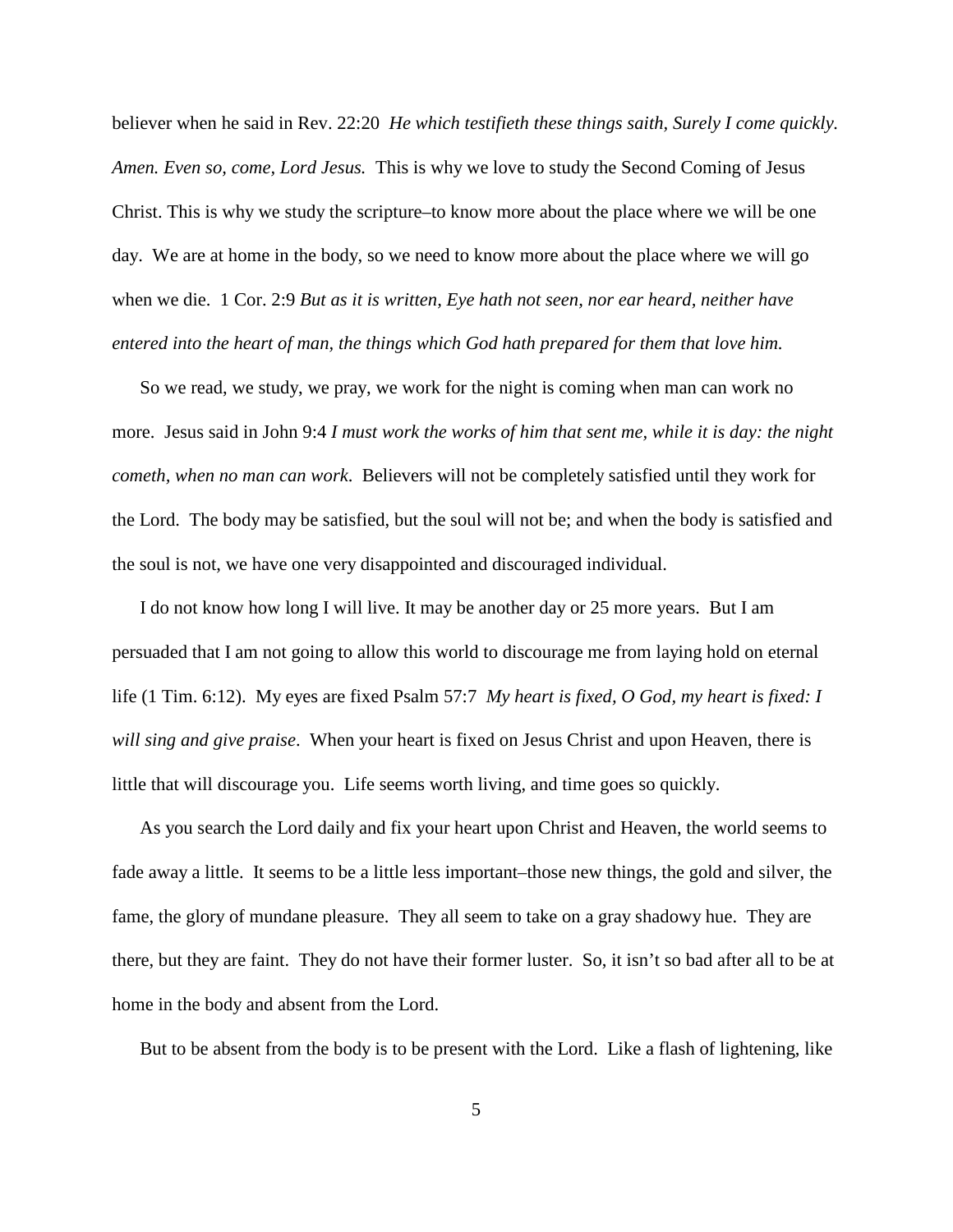a bolt of thunder, one day I will leave this old earth. I will leave this body, and I will be in the presence of the Lord, and I shall see him as he is. He is the *Wonderful, Counsellor, The mighty God, The everlasting Father, The Prince of Peace* (Isaiah 9:6). *Yea, he is altogether lovely* (S of S 5:16). Yes, I will see him there. He will be the Sun that shines throughout all eternity. Rev. 22:5 *And there shall be no night there; and they need no candle, neither light of the sun; for the Lord God giveth them light: and they shall reign for ever and ever*.

Just as the sun brightens the horizon in the early dawn, so shall we who are his children be brought to Heaven where a new day will shine. 2 Pet. 1:19 *We have also a more sure word of prophecy; whereunto ye do well that ye take heed, as unto a light that shineth in a dark place, until the day dawn, and the day star arise in your hearts:*

When my dead body lies silent in the grave, the day will have dawned for me. That is when I will see Jesus physically for the first time, and I will see him as he is, not as he was. He will not be the carpenter's Son; he will not be riding on an old long-eared mule. He will not be beaten by his enemies; he will not die on a cross; he will not need to lie in a tomb; he is alive! He will be alive forever. Rev. 1:18 *I [am] he that liveth, and was dead; and, behold, I am alive for evermore, Amen; and have the keys of hell and of death*.

Yes, to be absent from the body is to be present with the Lord. What a wonderful promise that is! And I have a promise that I will be there in Heaven with Jesus. John 6:40 *And this is the will of him that sent me, that every one which seeth the Son, and believeth on him, may have everlasting life: and I will raise him up at the last day.* I am persuaded of this, as was Timothy. 2 Tim. 1:12 *For the which cause I also suffer these things: nevertheless I am not ashamed: for I know whom I have believed, and am persuaded that he is able to keep that which I have*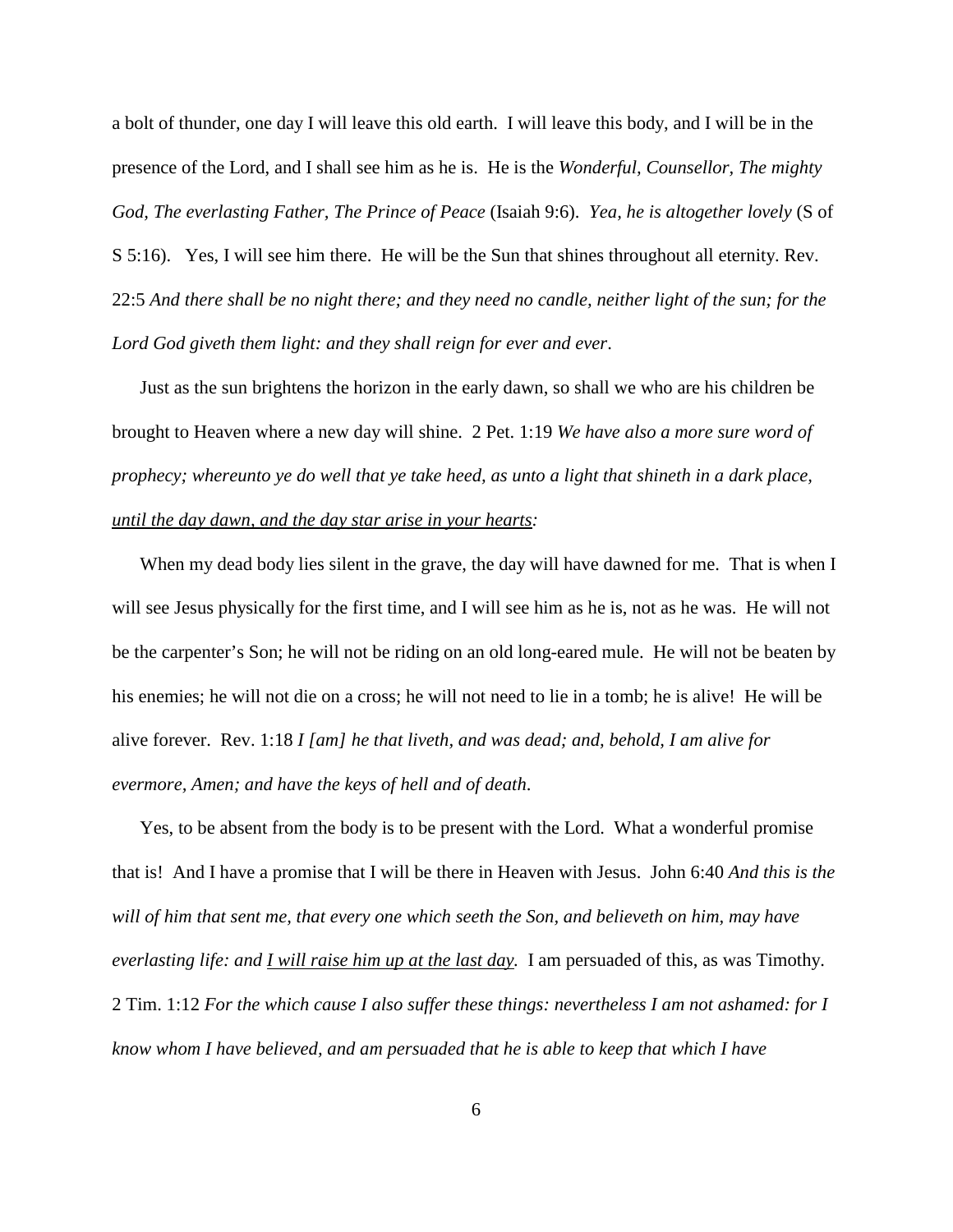*committed unto him against that day*. I have no doubt where I am going when I am absent from this body. Good-bye, world, good-bye. You can have this old body for a while, while I go to Heaven to be with Jesus for a little while until that day when he comes again and restores my soul with my changed body that I may once again be at home in the body but NOT absent from the Lord. One day both body and soul will be with Jesus.

Phil. 3:21 *Who shall change our vile body, that it may be fashioned like unto his glorious body, according to the working whereby he is able even to subdue all things unto himself*. Then we read in I Thess. 4:16 *For the Lord himself shall descend from heaven with a shout, with the voice of the archangel, and with the trump of God: and the dead in Christ shall rise first: 17 Then we which are alive and remain shall be caught up together with them in the clouds, to meet the Lord in the air: and so shall we ever be with the Lord.*

Do you want to go with me? Are you ready to go to Heaven when you die? What do you need to do to be ready? Why am I ready to go? Here are some very simple things that must be done before you can go to Heaven to be with the Lord.

(1) Luke 13:3 *I tell you, Nay: but, except ye repent, ye shall all likewise perish*. You must repent, turning from your sins and hating your old earthly self. This verse says that, if you do not repent, you will likewise perish. To perish means to go to Hell and suffer eternally.

(2) Acts 16:31 *And they said, Believe on the Lord Jesus Christ, and thou shalt be saved, and thy house.* As you repent from your old sinful self, you are turning from your sins to the Lord, Jesus Christ, seeing him die in your place on the cross, dying, being buried, and resurrecting from the dead.

(3) Rom. 10:13 *For whosoever shall call upon the name of the Lord shall be saved*. As you